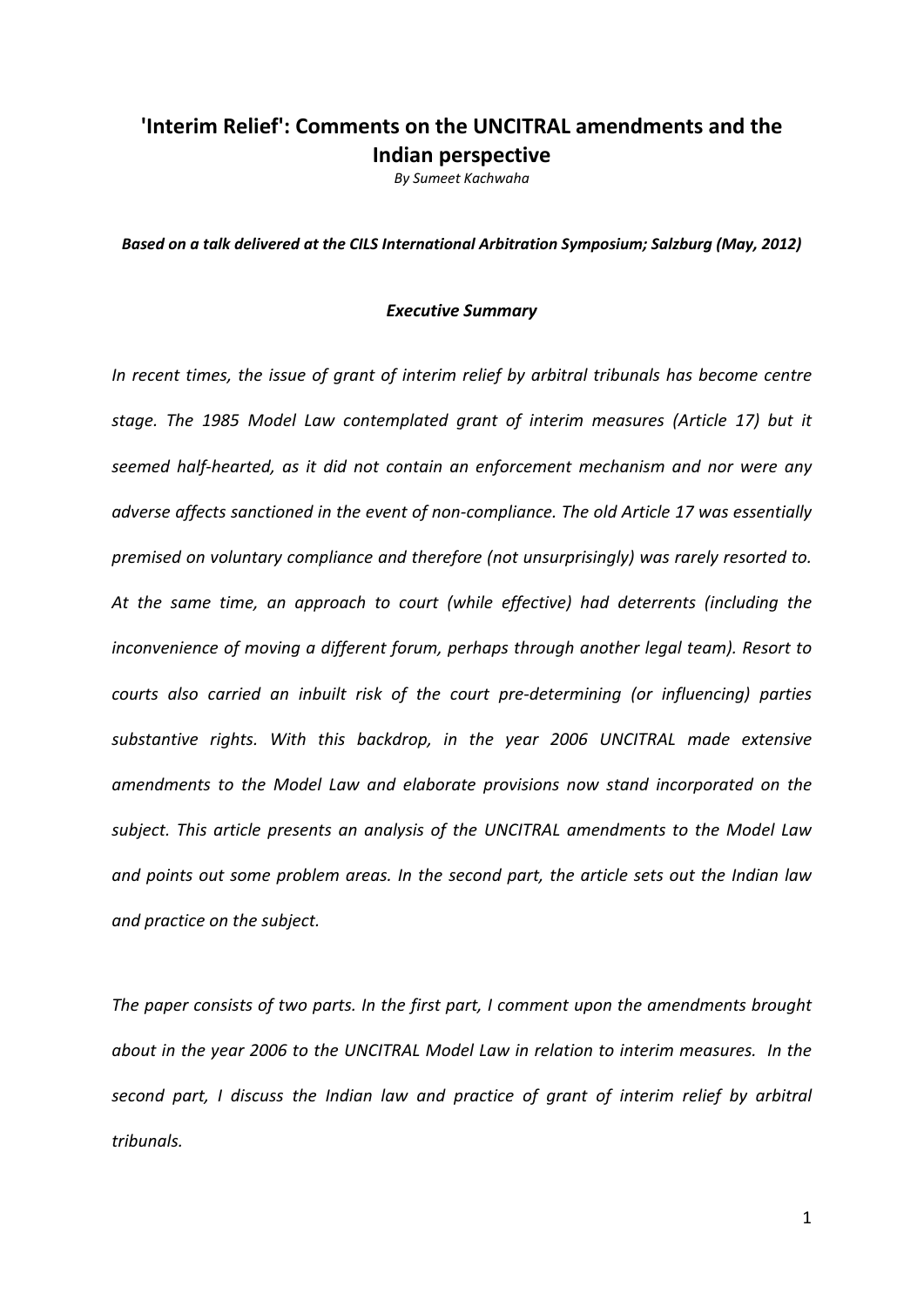#### **PART I [The UNCITRAL Model Law]**

#### *Survey of the new provisions:*

The 1985 UNCITRAL Model Law provided for interim measures vide Article 17. The provision however contained two express conditions: The measure had to be shown to be "necessary" and be "In respect of the subject matter of the dispute". Besides, there were at least two inherent hurdles in the path. First, one has to await the constitution of the tribunal and allow for a reasonable opportunity for it to assemble at the seat and for the opposite side to respond to the request. This essentially ruled out relief in the case of urgency (and more often than not an application for interim relief cannot brook delay). Secondly, there was no mechanism to enforce an order of the tribunal.

The 1985 Model Law proceeded on an assumption that the parties would voluntarily accept the interim order of the tribunal and there would be no need to even contemplate of an enforcement procedure. On the other hand, if a party felt the need for an enforceable order, it would not be incompatible for it to approach a court with a request in this regard.

The position was not satisfactory and after an elaborated process, in December, 2006 the UNCITRAL Model Law stood amended. The old Article 17 stands completely replaced by an extensive scheme providing *inter alia* for ex parte orders and for interim measures to be binding and enforceable.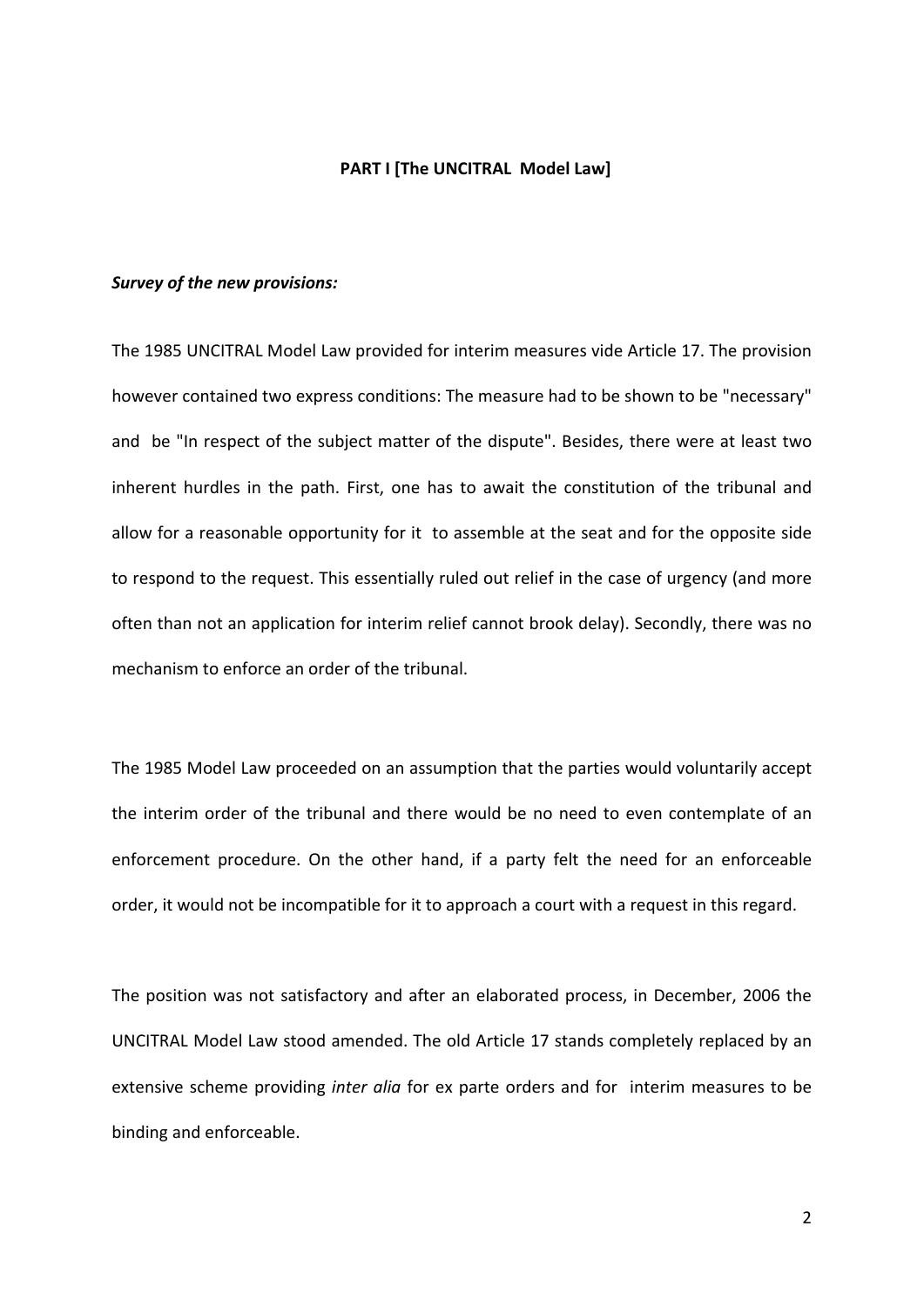Article 17 now sets forth the powers of the arbitral tribunal in the widest terms. The earlier twin conditions have been done away with. The amended Article 17 *inter alia* empowers the arbitral tribunal to maintain or restore the status quo; direct a party to refrain from doing anything which may prejudicially affect the arbitral process; provide a means for preserving assets for satisfaction of the award, or preserve evidence that may be material for resolution of the dispute. The tribunal may do so by framing its order in a form of an award or otherwise as it may deem appropriate.

Article 17 A provides for the conditions which must be satisfied for grant of an interim measure. These conditions are universally recognised: balance of convenience; irreparable harm and "a reasonable possibility that the requesting party will succeed on the merits of the claim".

Article 17 B is somewhat revolutionary in the realm of arbitration as it introduces the concept of *ex parte* ad interim orders (called "preliminary orders"). The scope of such orders is narrower and is essentially confined to maintaining the status quo. An *ex parte* order shall be valid only for 20 days from the date of its issuance (within which time the tribunal may affirm or modify the order after notice and an opportunity to the opposite side to present its case). The general condition for *ex parte* orders is that the tribunal will require the applicant to provide appropriate security in connection with the same unless the tribunal considers it unnecessary to do so. An *ex parte* order shall be binding on the parties but shall not be enforceable by a court process. Further such an order shall not be in the form of an award.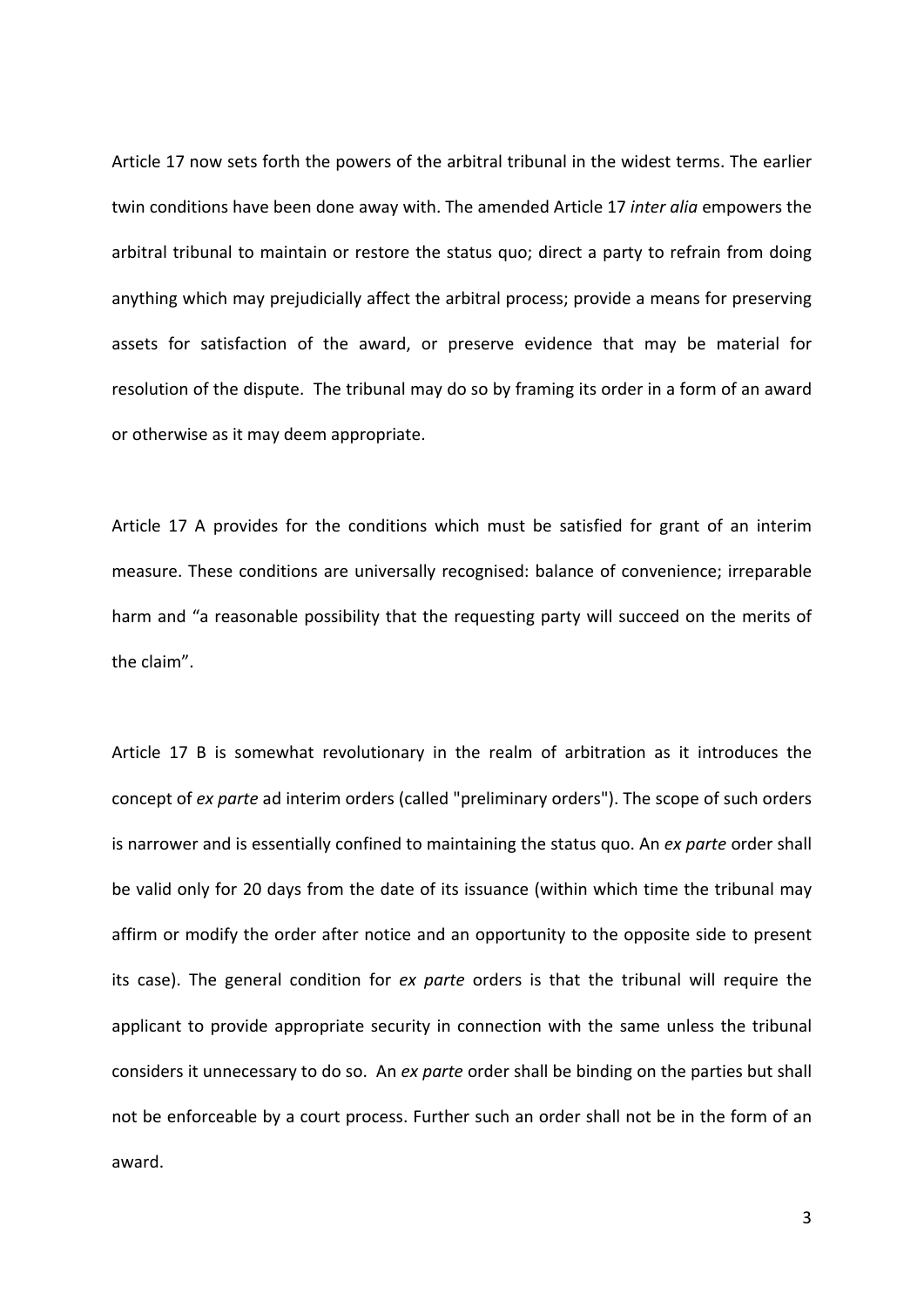Perhaps the most far reaching amendment to the Model Law is vide Article 17 H and I. This provides for recognition and enforcement of an interim measure ordered by the tribunal (i.e. other than an *ex parte* order). Article 17 H *inter alia* states that an interim measure shall be recognized as binding, unless otherwise stated by the tribunal. It may be enforced upon application to a competent court irrespective of the country in which it was issued.

Recognition and enforcement may be refused only on the grounds stated in Article 17 I. Sub - Articles (i) to (iv) of Article 36 (1) (a) of the Model Law constitute the first set of grounds for refusal to enforce an interim measure. Further, an interim measure will not be recognised if the court finds that the grounds set forth in Article 36 1 (b) (i) or (ii) apply to the interim measure in question. Article 36 1 (b) (i) provides for refusal to enforce if the subject matter of the dispute is not capable of settlement by arbitration under the laws of the enforcing State and Article 36 (1) (b) (ii) provides for the public policy ground.

## *Comments on the 2006 Amendments to the Model Law:*

The UNCITRAL has moved boldly to try and address the limitations and hurdles in the way of an arbitral tribunal in relation to interim measures. Though a new approach was warranted, I have some reservations on the amendments. I may elaborate my reasons as follows:

(i) To begin with Article 17 (2) states that the interim measure can take any form i.e. it can be in the form of an order simpliciter or in the form of an award. To my mind, these are two completely different types of orders and cannot be treated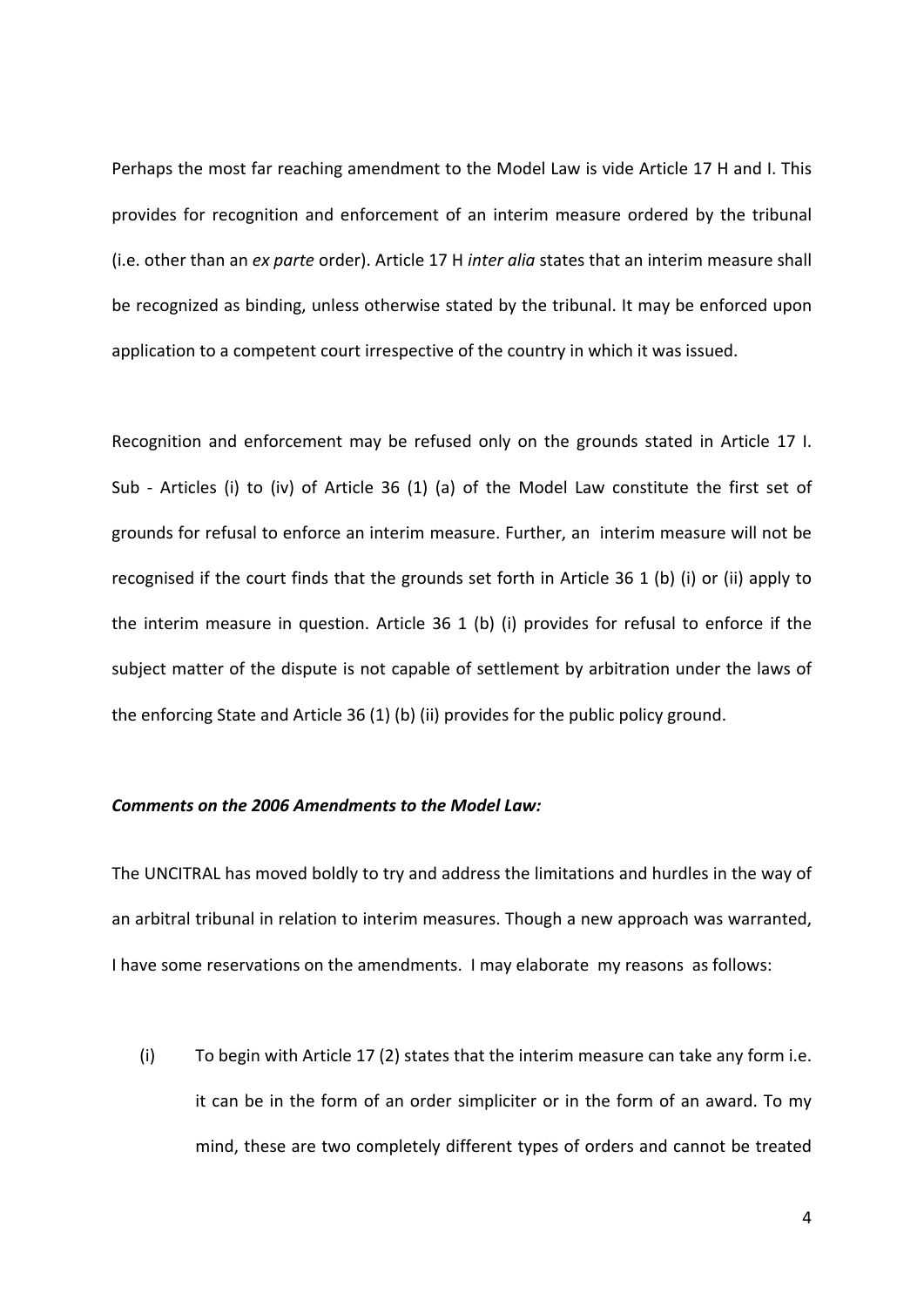in the same breath or be made subject to the same set of rules. An interim order can of course be in the form of an interim award but then an award is a final pronouncement on the issues it determines. It cannot be called a "temporary measure" which the arbitral tribunal may modify or alter as it wishes as it goes along. Once pronounced it becomes final and the arbitrators become *functus officio* in relation to that issue. They cannot retrace their steps. Further, setting aside or enforcement of an award (final or interim) is already a subject matter of Articles 34 and 36 of the Model Law. There cannot be another (parallel) provision i.e. Article 17 (H) and (I) on the same subject. There cannot be two provisions for enforcement of the same award.

Thus interim measures which take the form of an interim award ought not to have been included in the new Article 17 scheme.

(ii) I also find the provisions for *ex parte* interim orders to sit uneasily with the role and standing of an arbitral tribunal in the eyes of the parties. Arbitration is not a dispute resolution mechanism by impersonal judges (akin to a court). The tribunal is a creation of the parties who perceive it as an amiable forum. It is out of character to expect the tribunal to receive a secretive communication from one party and pass binding orders thereon. It would be an embarrassment if later they have to turn around and reverse their decision (after hearing the other side). It certainly will not be the best start-off for any arbitration. Further an *ex parte* order by the tribunal (though "binding") is not capable of being enforced in court under Article 17 C (5). It will have to undergo a waiting period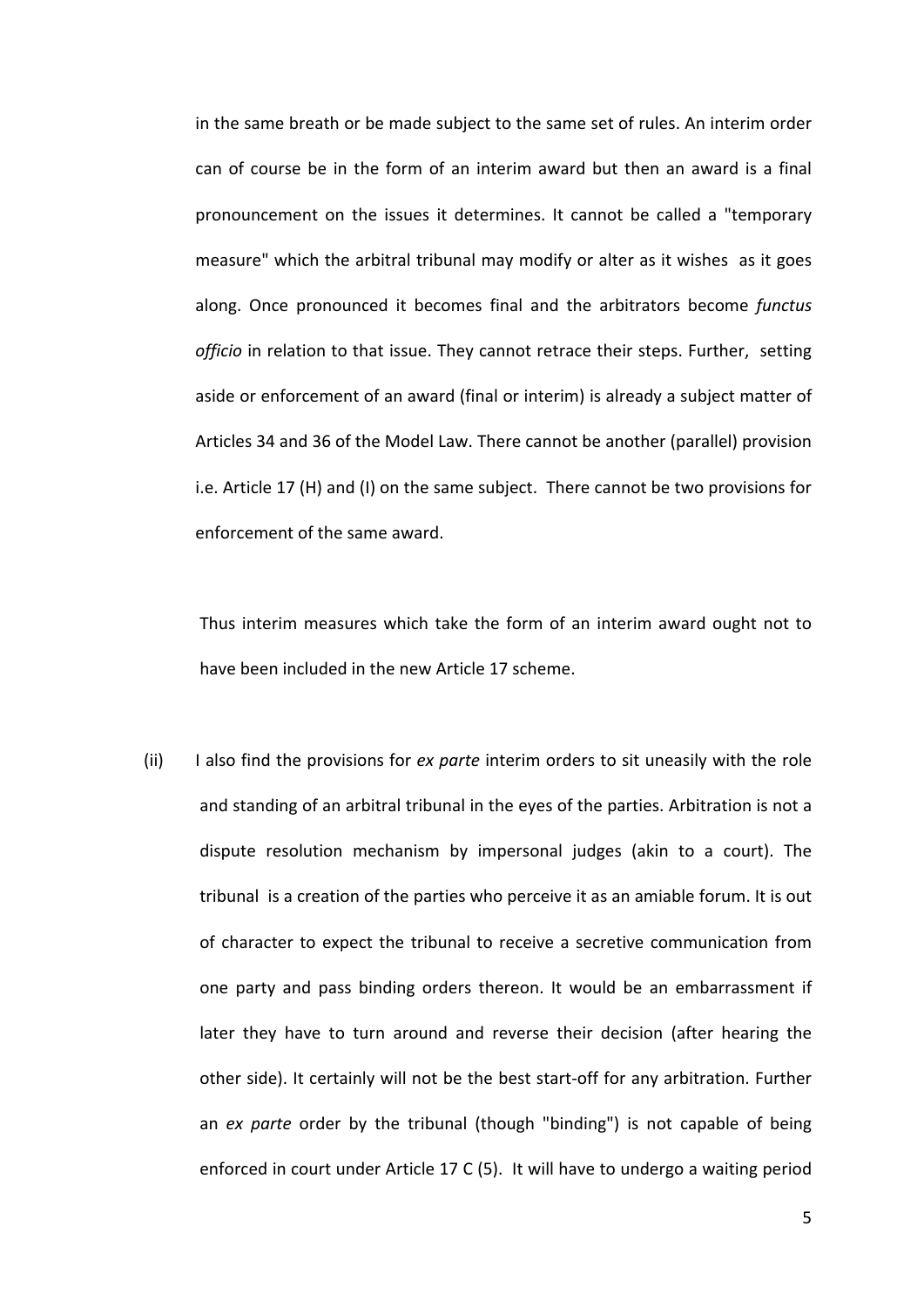of up to 20 days and if the order is maintained (after hearing the opposite side) the resultant order will be subject to enforcement by court. An *ex parte* order is usually warranted in rare cases where the aggrieved party cannot afford to lose any time. The process of issuance of an exparte order (first provisionally and then finally) renders the whole exercise of doubtful value and perhaps in the interest of efficiency and costs it may have been better to leave the subject of an *ex parte* orders to the courts.

- (iii) Further, I find the enforcement provisions (Article 17 I) to be too drastic. For all practical purposes, it clothes an interim measure with the same vigour as a final award (but the two are not the same). A final award is based on merits and evidence and follows the full legal process (including an obligation to give reasons). An interim measure is not and it is anomalous to give an interim measure the same standing and as a final award with little discretion with the court except to enforce, as it is obliged a final award.
- (iv) Under the Model Law if a challenge on bias is turned down by the arbitral tribunal one can appeal by way of an interim recourse ) to court (under Article 13). It is for this reason that a challenge on the ground of arbitrator's bias is not a ground for setting aside an award under Article 34 or for resisting enforcement under Article 36. However, in relation to interim measures, it should have been included in Article 17 I. Now one may have a situation that there is no adequate opportunity to challenge an interim measure on the ground of bias.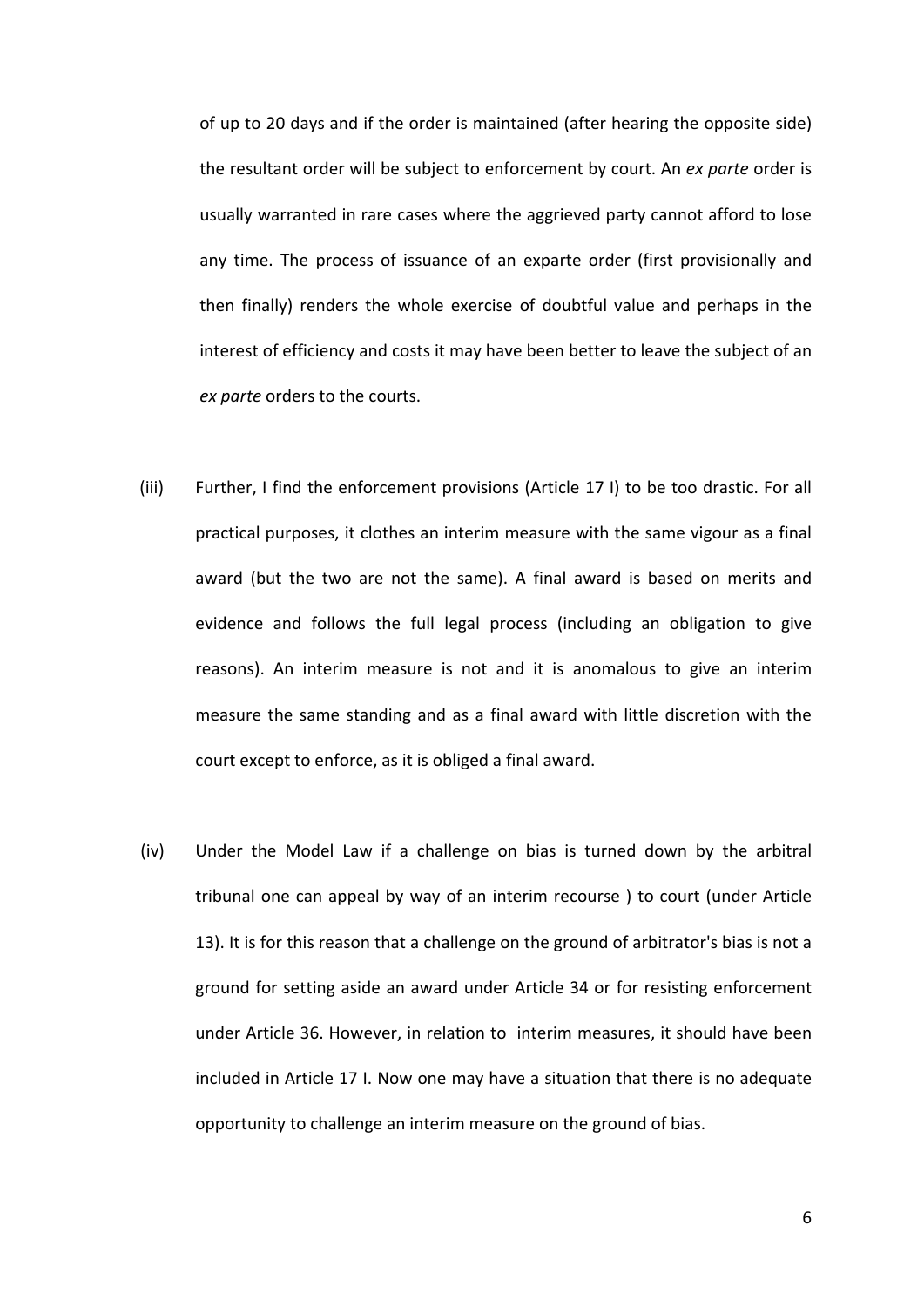(v) The amended Model Law seeks to achieve what the New York Convention never attempted to i.e. give interim orders passed in another State the same enforceability as a final order.

For the above reasons I apprehend that the amended Model Law may not find the widespread favour which the 1985 version did. In India, courts are zealous of their role in dispensation of justice. The system is not very tolerant of the doors of the court being shut as Article 17 I seeks to. We still have to come to terms with Article 34 of the Model Law (which does not allow a challenge on merits in relation to a final award). A 2003 Indian Supreme Court decision<sup>1</sup> (which has consistently been followed since) allows a final award to be challenged on merits. I therefore see little hope of Article 17 I being adopted as part of Indian law.

## **PART II [Indian law and practice]:**

On 20th of January 1996 by way of a special Ordinance, India promulgated a new Arbitration Act<sup>2</sup> (Act). It is essentially based on the 1985 Model Law and the 1976 UNCITRAL Arbitration Rules with very few departures.

In relation to interim measures the Act follows Article 17 but adds an interesting twist. While it does not create any mechanism for enforcement of the tribunal's interim measures, a provision is made for an appeal to court from an order of the tribunal "granting or refusing

<sup>&</sup>lt;sup>1</sup> ONGC v. Saw Pipes Ltd; (2003) 5 SCC 705<br><sup>2</sup> The Arbitration & Conciliation Act, 1996 (26 of 1996)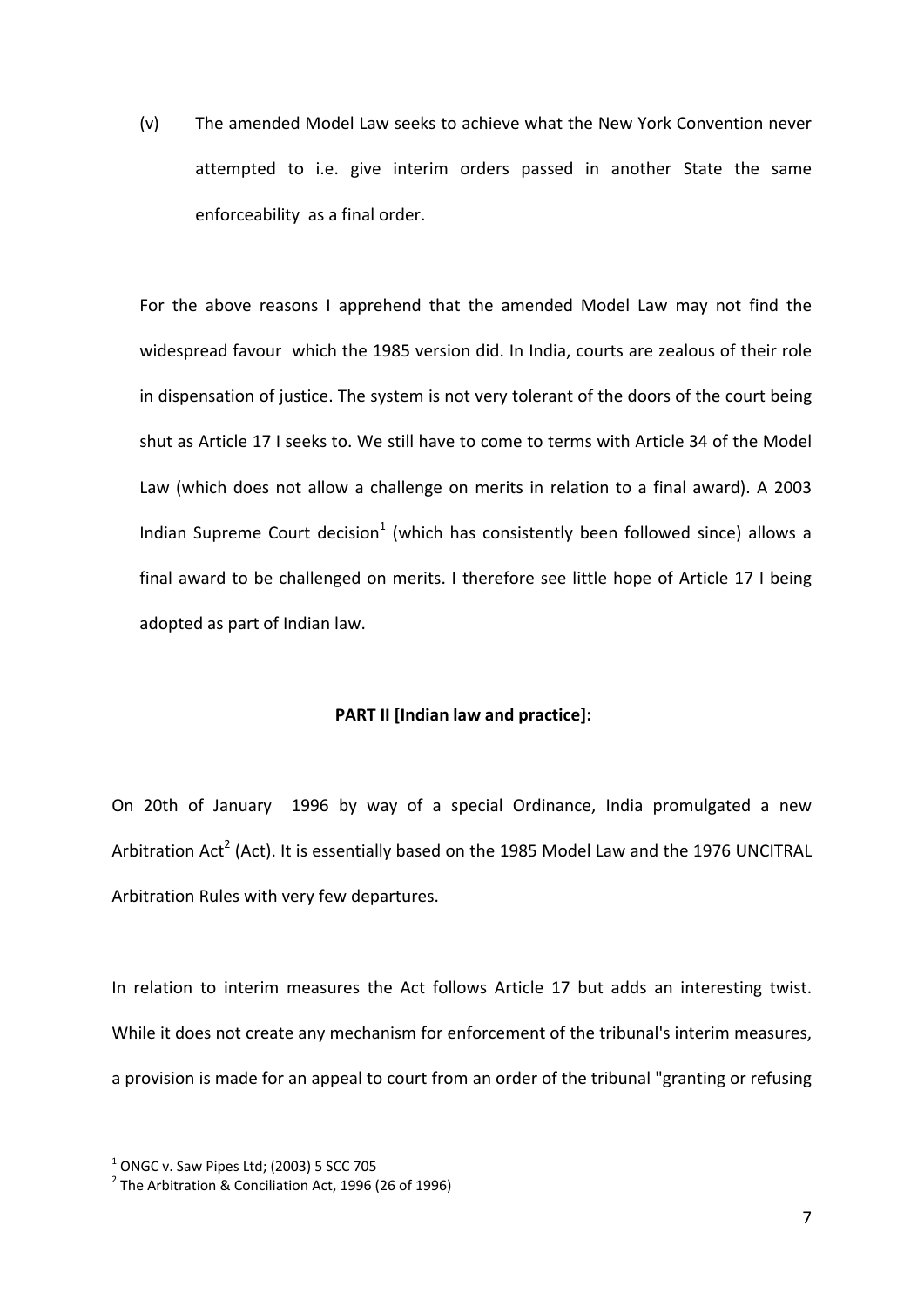to grant an interim measure". This creates a grey area. A party is technically obliged to appeal if it feels aggrieved by the interim order but it is not stated as to what will be the consequence if it simply chooses to disobey it. At the same time if the succeeding party wishes to enforce it, there is no enabling mechanism for it to do so. The succeeding party would necessarily be driven to start a second round of litigation - this time going to a court and hoping that the court would endorse what the tribunal ordered or at least accept the tribunal's findings as a *prima facie* basis for an interim order of protection in the same manner and to the same extent as ordered by the tribunal. Clearly this is an unsatisfactory state of affairs.

#### *Court mechanism:*

Like the Model Law the Indian Act also enables an approach to a court for interim relief. Resort to court has its pros and cons. To begin with one has to take ones case to a forum which presumably the parties wished to avoid in the first place by having an arbitration clause. Further, one may have to involve another set of lawyers, either because the competent court is in another seat, or the arbitration bar is distinct from the court bar.

When approached, the court may be minded to clarify that its order is interim in nature and would not bind the arbitral tribunal from holding otherwise on merits but nevertheless when a court decides an issue (even though *prima facie*) in a certain manner it may impact the final decision or compromise independent decision making by the tribunal. The High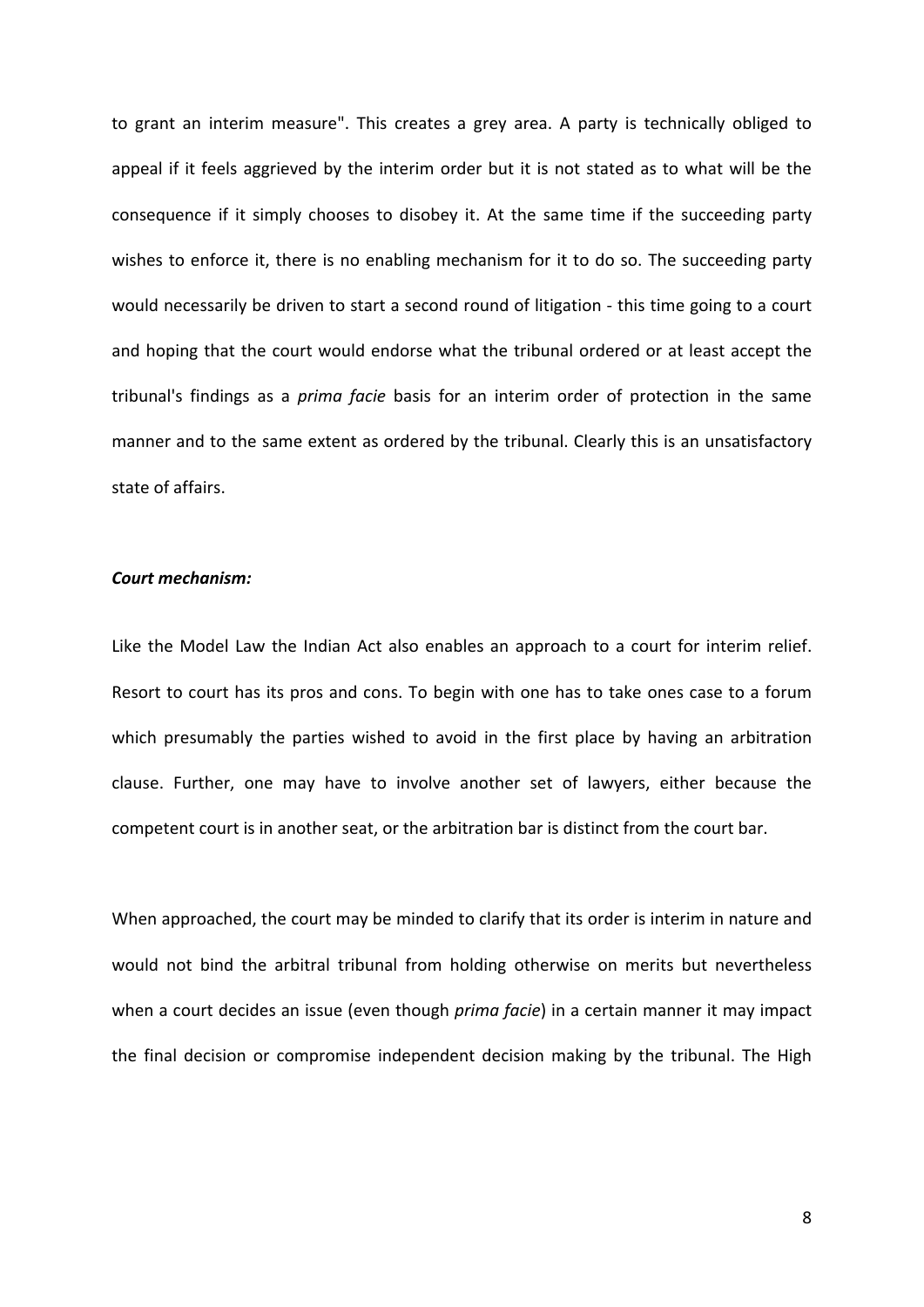Court of Delhi has held<sup>3</sup> that if resort is made to both an arbitral tribunal and the courts for an interim measure and there is a conflict or an overlap, the order of the court will have primacy. This is on the principle that a court is a higher judicial forum. Thus having to go to a court has its complications.

The upside of resort to court is that it is effective and expeditious in a manner that an arbitral tribunal's order can never be and can also be directed to third parties if needed. Therefore resort to court may well be necessary and it is important to have a strong provision empowering the courts as well to grant interim measures.

Section 9 of the Indian Arbitration Act is based on the Article 9 of the Model Law but it takes it further. It empowers the Court beyond what Article 9 does. The Model Law enables a party to approach a court for an interim measure of protection before or during the arbitral proceedings. The Indian Act goes further by enabling an approach to court before, during or even *after* the arbitral award is delivered (but before its enforcement by court). If there is a recourse to court before commencement of arbitration, the applicant must satisfy the court that it intends to take recourse to the arbitration proceedings within a short period of time and can be put to terms in this regard by the court.<sup>4</sup> In other words the law discourages a party from taking an interim order before the arbitral proceedings commence and then keep the arbitration in abeyance. The other departure the Indian Act makes from the Model Law is that it extensively sets out the types of interim measures of protection the court may pass. These include:

<sup>&</sup>lt;sup>3</sup> National Highways Authority of India (NHAI) v. China Coal Construction Group Corporation; decision dated 23rd January 2006 of High Court of Delhi.

Sundaram Finance Ltd. v. M/s NEPC India Limited; AIR 1999 SCC 565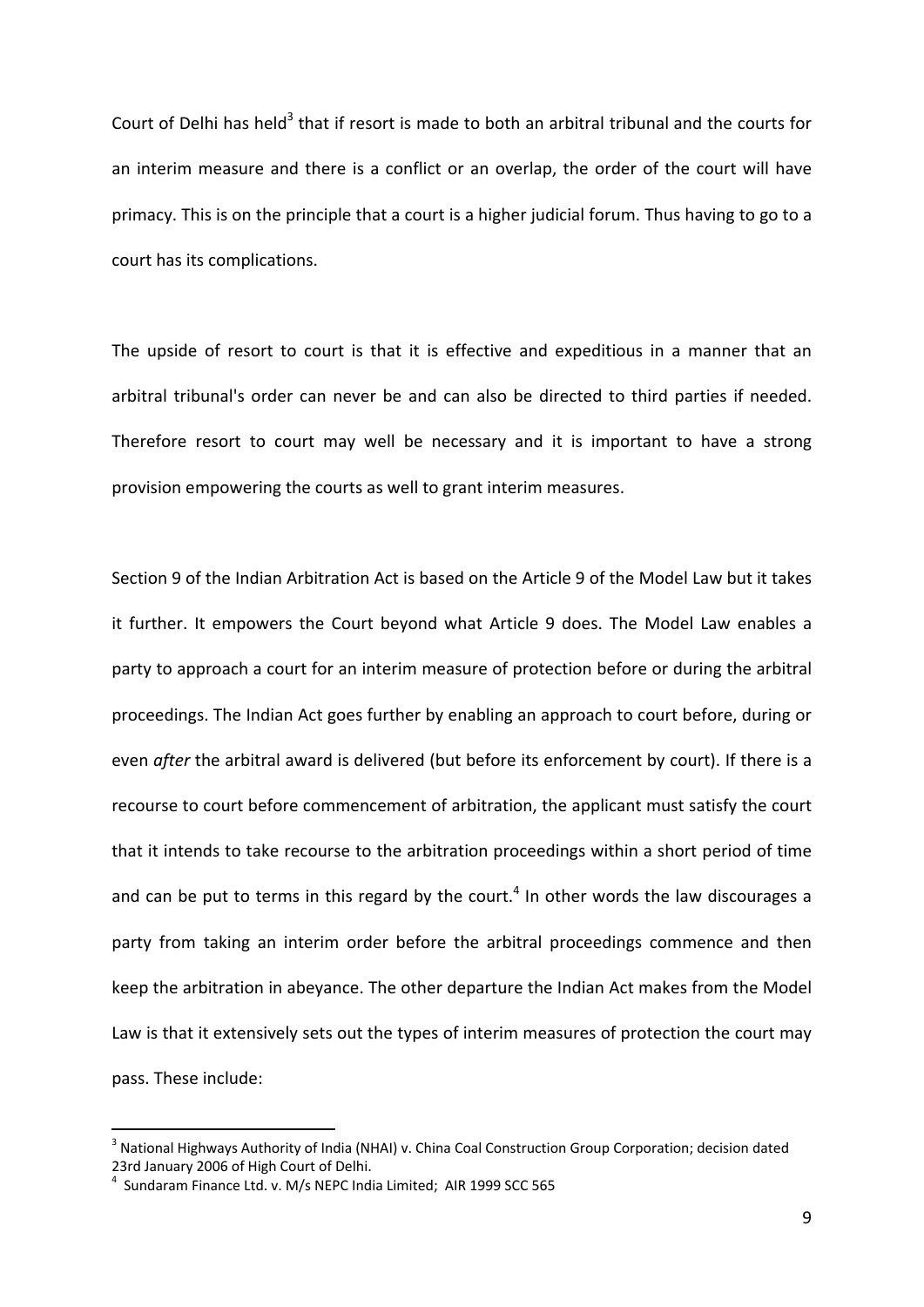- ‐ The preservation, interim custody or sale of any goods which are the subject matter of the arbitration agreement;
- ‐ Securing the amount in dispute in the arbitration;
- ‐ The detention, preservation or inspection of any property or thing which is the subject matter of the dispute in arbitration;
- ‐ Authorising any person to enter upon any land or building in the possession of any party or authorising any samples to be taken or any observation to be made or experiment to be tried which may be necessary or expedient for the purpose of obtaining full information or evidence;
- ‐ Appointment of a Receiver; and
- ‐ The residuary power to pass "such other interim measure of protection as may appear to the court to be just and convenient".

Section 9 then goes on to clarify that the court shall have the same power to pass an interim order as it has in relation to in any other proceeding before it.

Accordingly one may briefly explain the general provisions in India in matters of grant of temporary injunctions and interlocutory orders. Under Indian law<sup>5</sup>, courts have wide power to grant such orders (including Mareva injunctions and Anton Piller Orders). An application in this regard is dealt with on the basis of affidavits (i.e. without the need for any oral evidence). Indian courts are liberal in matters of granting interlocutory relief (chiefly as the main suit can take an inordinate period of time to reach conclusion and it

<sup>5</sup> Order XXXVIII and XXXIX of the Code of Civil Procedure, 1908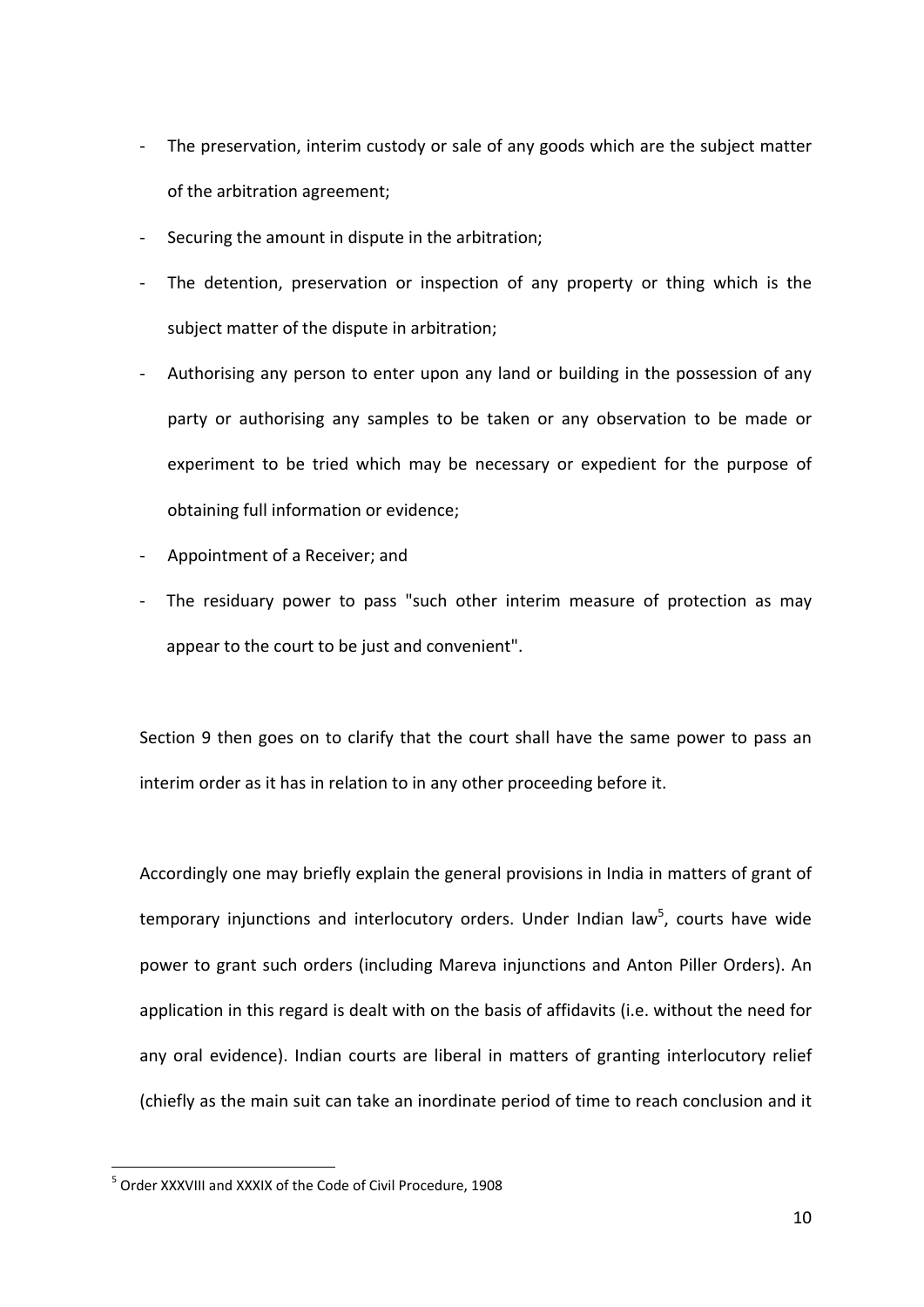may become necessary to protect the equities in the meanwhile). It is not typical in India to ask the party safeguarded to provide a security for the measure.

The remedy is discretionary and granted on three considerations: (i) the court finds that the applicant has a good *prima facie* case in its favour; (ii) there is a balance of convenience in favour of grant of an interlocutory order (the court compares the inconvenience to either party to see which way the balance lies); and (iii) irreparable injury i.e. that which cannot be rectified by compensation in terms of money.

The court does not undertake and indeed is not expected to undertake a detailed exercise on the merits of the case. The court would also not grant an interim remedy which would in effect amount to granting the final relief or make the final relief infructuous; nor will it grant an interim relief which cannot in law be granted by way of a final relief.

An *ex parte* order can be granted in very exceptional circumstances. Essentially the court must be satisfied that the object of granting the measure would be frustrated by the process of notifying the opposite party.

## *Amendments on the anvil:*

Over the years attempts have been made to amend the Arbitration Act (including the provisions dealing with interim measures). In 2003 at the recommendation of the Law Commission of India extensive amendments were proposed. First, it was proposed to add to and elaborate the powers of the tribunal in relation to interim measure (i.e.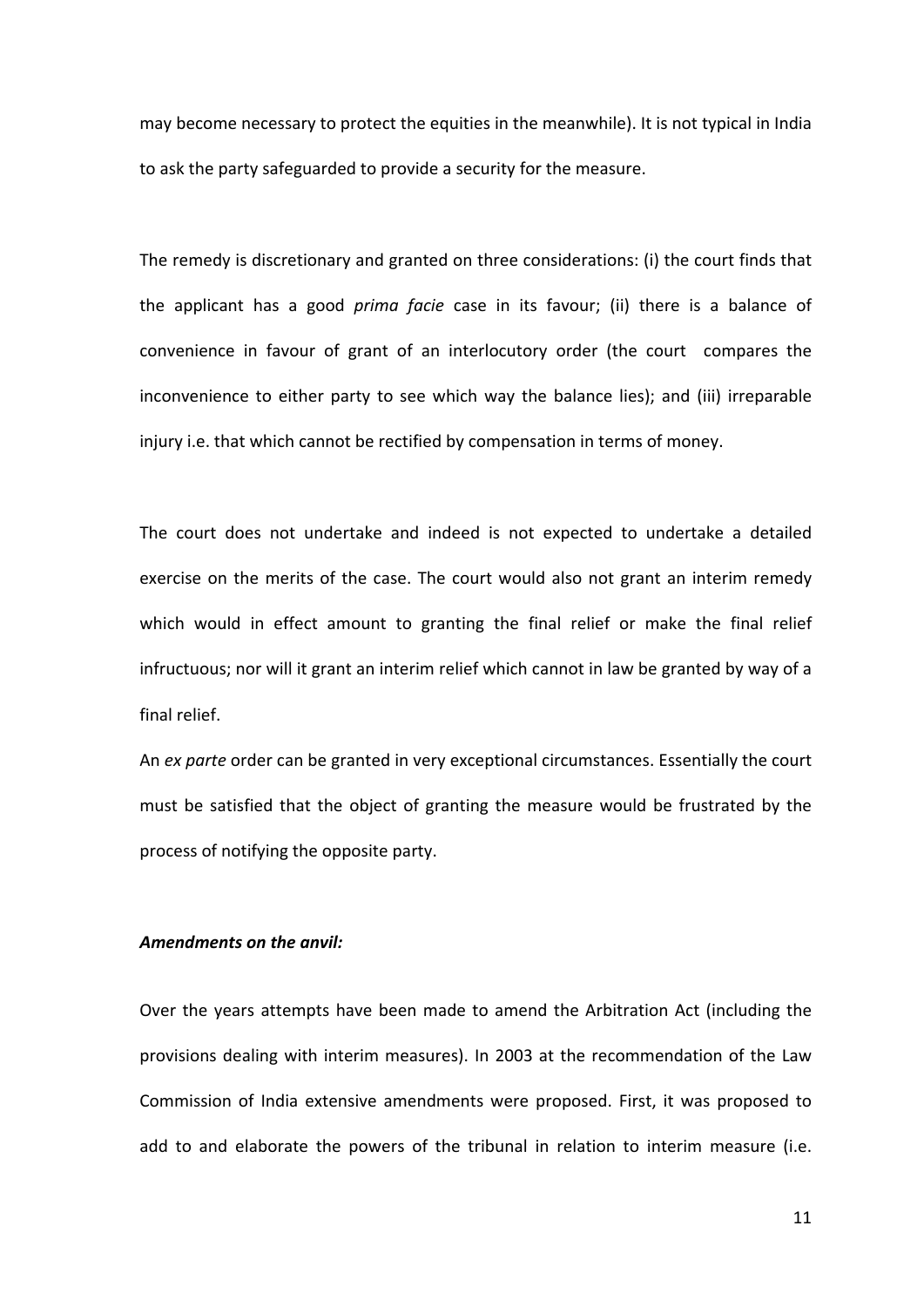modify Section 17, corresponding to Article 17 of the Model Law). Then a parallel committee proposed that interim measures of protection ordered by the arbitral tribunal be enforceable through courts. A new Section was proposed to provide *inter alia* that the courts may refuse to enforce an interim measure of protection only if it is satisfied that:

- (i) there is a substantial question of law relating to any ground for refusal; or
- (ii) the applicant has failed to provide appropriate security in connection with the interim measure as ordered.

However the Amendment Bill ran into trouble as there was difference of opinion on some major proposals (other than in relation to interim measures). As a result the Bill and also a subsequent attempt to amend the Act have come to naught and is not likely to be taken forward in the near future.

## **Conclusion:**

Considering the growing significance of arbitrations in resolution of international disputes, it is only appropriate that arbitral tribunals be empowered in relation to grant of interim measures of protection. The 1985 Model Law was quite inadequate in this regard. At the same time, in my respectful view, the 2006 amendments to Article 17 propose a leap too long, especially in relation to the enforcement provisions. I apprehend that these provisions may not meet with the wide acceptance the 1985 version did (and in the absence of uniform application, the Model Law will not serve the purpose it set out to).